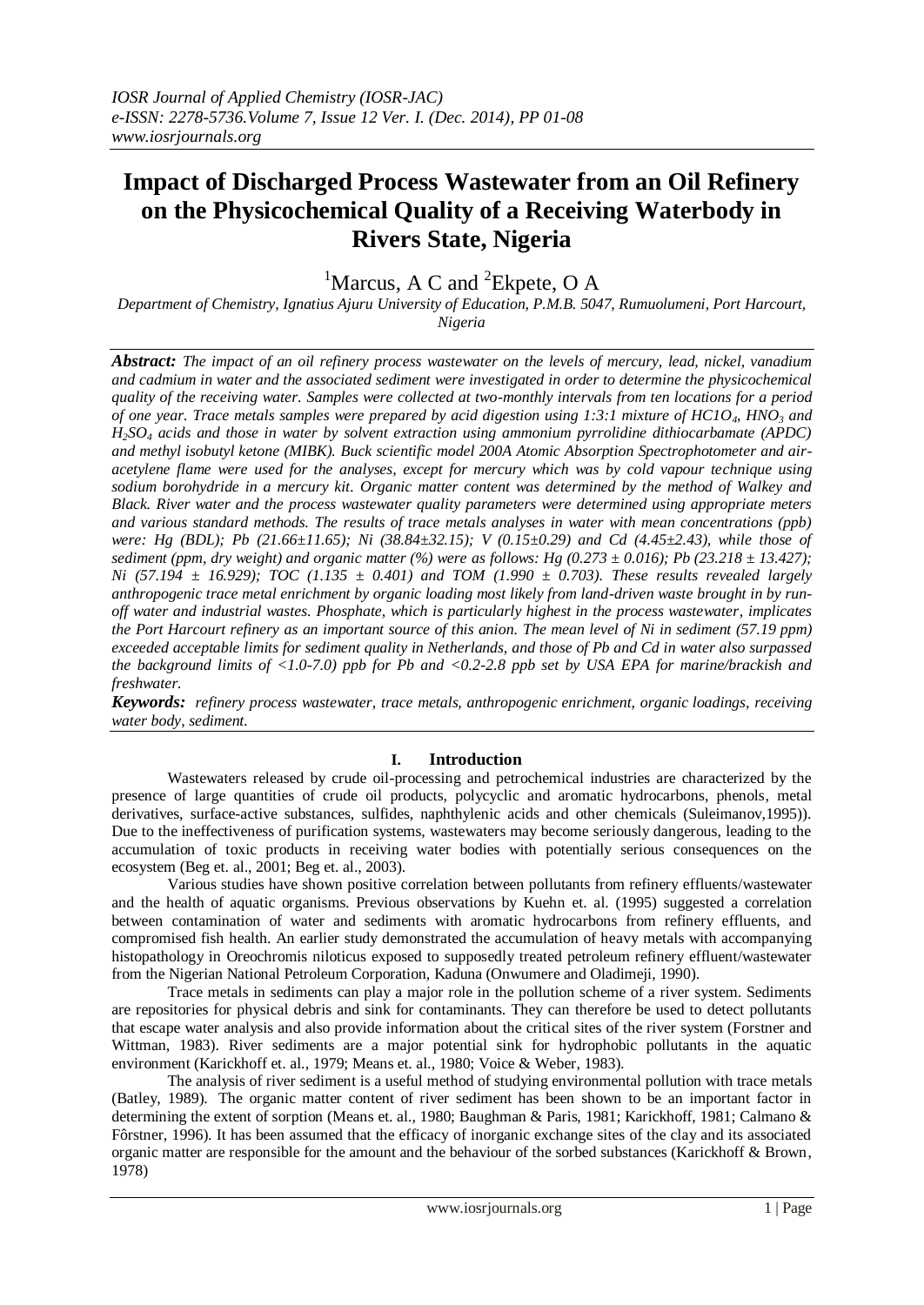The Niger Delta is host to three of Nigeria's four refineries which generate large quantities of effluents/wastewaters daily. These effluents/wastewaters are discharged into natural water bodies after treatment. Though the compositions of these effluents/ wastewater are regulated by various laws, it is not clear whether they comply with the legally accepted toxicant levels for refineries in Nigeria. Furthermore, the impact of these toxicants on the quality of the receiving water body may not have been comprehensibly investigated.

This paper therefore examines the impact of Port Harcourt refinery process wastewater on trace metals in water, sediment and sediment organic matter, in order to determine the physicochemical quality of the receiving water body.

### **II. Materials And Methods**

#### **Study Area**

The studied area is in Okrika Local Government Area of Rivers State. It is a riverine and intertidal wetland which lies on the north bank of the Bonny River, about 35 miles (56 km) upstream from the Bight of Benin in the Eastern Niger Delta of Nigeria. The average elevation of Okrika is 452 meters above sea level. The area is about 905.2 sq. km, and lies on latitude  $04^0$  40' to  $05^0$  00'N and longitude  $07^0$  00' to  $07^0$  15'E. A maze of rivers and winding creeks intersect it, and within it are, stretches of marshy land having mangrove trees with thickets of tangled roots as the vegetation. Samples were collected from ten locations, the first of which is the Port Harcourt Refinery Wastewater Outfall at Ekerekana Ama (point source), which is about 800 m from the Port Harcourt Refining Company (PHRC). The remaining nine locations are rivers and creeks around Okrika and are tributaries to Bonny River. The ten sites of sample collection and their relative distances from the discharge point are described in Table 1.

|     | <b>Table 1</b> Description of sample focations    |                                        |  |  |  |  |  |  |  |
|-----|---------------------------------------------------|----------------------------------------|--|--|--|--|--|--|--|
| S/N | Description                                       | Distance from Discharge Point (meters) |  |  |  |  |  |  |  |
|     | Port Harcourt Refinery Process Wastewater Outfall | 800 from the Refinery                  |  |  |  |  |  |  |  |
|     | Ekerekana Creek                                   | 40.26                                  |  |  |  |  |  |  |  |
| 3   | Okochiri Creek                                    | 2483.79                                |  |  |  |  |  |  |  |
| 4   | Okari/Okpaku creek                                | 1434.02                                |  |  |  |  |  |  |  |
|     | Okrika/Bonny River                                | 2817.01                                |  |  |  |  |  |  |  |
|     | Ogoloma River                                     | 3155.05                                |  |  |  |  |  |  |  |
|     | George Ama Creek                                  | 1719.49                                |  |  |  |  |  |  |  |
| 8   | Ibaka Creek                                       | 2631.39                                |  |  |  |  |  |  |  |
| 9   | Okpoka-Toru or Okpoka River                       | 3977.84                                |  |  |  |  |  |  |  |
| 10  | Oba Ama Creek                                     | 4317.50                                |  |  |  |  |  |  |  |

**Table 1** Description of sample locations

#### **Samples collection, treatment and analysis**

Water samples were collected below the surface film with pre-rinsed 1-litre plastic containers for the analysis of physicochemical parameters and trace metals. Process wastewater samples were collected from the refinery discharge channel in 1-litre plastic containers previously leached with 1:1 HCI and rinsed with distilled water.

Samples for trace metals analyses in water were treated with 2 ml conc. nitric acid prior to storage in order to maintain stable oxidation states of the metals in frozen condition, and also to avoid adsorption of metals on the container, before laboratory analysis (APHA, 1992). Samples were taken two times during each trip to cover at least two of the operational shifts run by PHRC during which changes were assumed to have occurred due to changing logistics. Samples were also collected during mid-ebb periods of low tide to ensure that the influence that was being sought was from the point source, and not the receiving water body. Deep-freezing was used as the method of sample preservation since it allows only the least changes in the sample during storage.

Surface bottom sediment samples for determination of the trace metals and organic matter were collected at low tide by the grab method using Eckman grab sampler from 3 to 4 points at each location (APHA, 1975). The samples were taken in polythene bags previously washed in dilute acid and stored in the laboratory by freezing.

Those for biological oxygen demand (BOD5), chemical oxygen demand (COD) and dissolved oxygen (DO) were collected in 250 ml glass stoppered reagent bottles. The BOD5 samples were carefully filled without trapping in air and the bottles wrapped with dark polythene bags and incubated for 5 days, to exclude all light, the presence of which is capable of producing DO by autotrophes (algae) presumably present in the sample. Dissolved oxygen (DO) samples were fixed up on the spot with Winkler solutions I and II. The COD samples were acidified with tetraoxosulphate (VI) acid (APHA, 1998).

Solvent extraction using ammonium pyrrolidine dithiocarbamate (APDC) and methyl isobutyl ketone (MIBK) was employed for preparation of water samples (including the process wastewater). The water samples for analysis of the major cations were prepared by acid digestion using 1:3:1 mixture of HC1O4, HNO3 and H2SO4 acids. Trace metals in the process wastewater samples were determined using a procedure of US EPA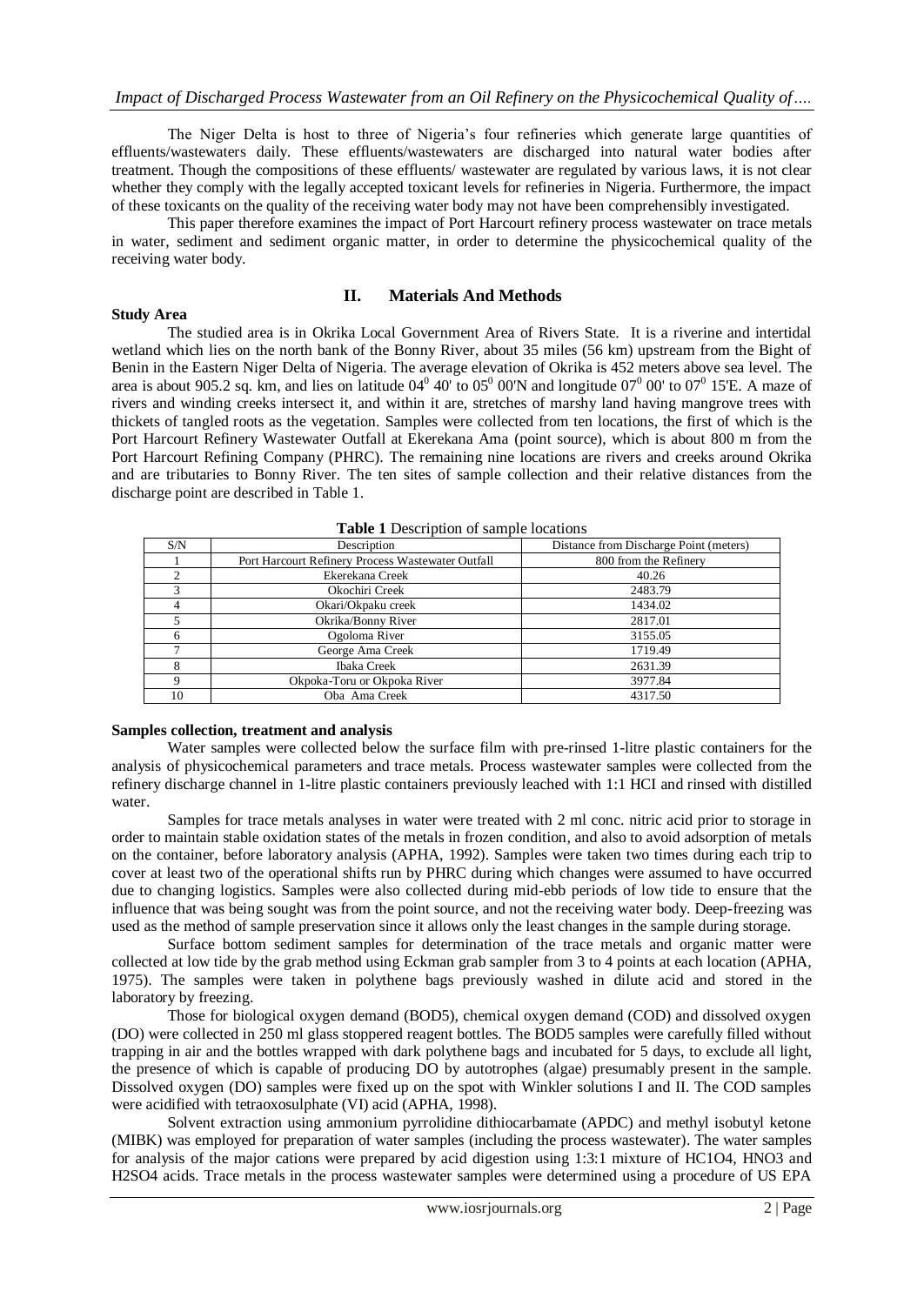(Suffern et. al., 1981). Each process wastewater sample was filtered using Whatman No.1 filter paper and 500 ml of the filtrate was measured into 600 ml beaker and evaporated to dryness at 105  $\degree$ C in an oven. The residue was dissolved in 10 ml 1:1 HNO3 and placed over a steam bath for 30 minutes after which it was quantitatively filtered into a 25 ml standard flask using Whatman No.1 filter paper. The solution was made up to mark.

Sediment samples were allowed to thaw and air-dried at ambient temperature. They were sieved through 0.5 mm sieve and 2 g samples were digested using 25 ml 1:3:1 mixture of HCIO<sub>4</sub>, HNO<sub>3</sub> and H<sub>2</sub>SO<sub>4</sub> acids in water bath. To the digest, 10 ml deionized water was added and decanted into 50 ml standard flask and after rinsing, the solution was made up to the mark with deionized water. Buck Scientific atomic absorption spectrophotometer model 200A and air-acetylene flame were used for trace metal analyses, except for mercury which was by the cold vapour method using sodium borohydride (NaBH<sub>4</sub>) in a mercury kit and vapour allowed to go into the AAS instrument without flame.

Accuracy of the methods of analysis for the trace metals was checked using standard seawater sample (CASS-4) for water samples and PACS-2 for the sediment. For each batch of elemental analysis, an intra-run Quality Assurance Standard (1 mgL<sup>-1</sup>, Multi-Element Standard Solution, Fisher Scientific) was analysed to check for reading deviation and accuracy of every 10 samples (Cantillo and Calder, 1990)

#### **Determination of organic carbon (TOC/TOM)**

For organic carbon, 1 g dried, sieved sediment was weighed into 250 ml conical flask and digested with 10 ml 0.5 M  $K_2Cr_2O_7$  and 20 ml conc. H<sub>2</sub>SO<sub>4</sub>, for 30 min. (Walkey and Black, 1934). 100 ml deionized water and 3 drops of Ferroin indicator were added and titrated with  $0.25$  M FeSO<sub>4</sub> solution. Organic matter (TOM) was obtained by multiplying organic carbon (TOC) values by 1.724.

## **Determination of major cations in water**

Water samples previously acid treated with a 1:3:1 mixture of HC1O<sub>4</sub>, HNO<sub>3</sub> and H<sub>2</sub>SO<sub>4</sub> acids and preconcentrated were used to determine major cations in water. Serially diluted mixed standard solutions containing 1.00 mg of the metal ion in 1 ml of the solution were prepared by pipetting appropriate volumes of commercially purchased stock solutions (BDH Chemicals), into a single 250ml standard flask. The concentrations of each metal ion were read against the standards on a Buck Scientific model 200A atomic absorption spectrophotometer (AAS) equipped with air-acetylene (APHA, 1998).

#### **Other water quality parameters**

Water pH was determined using a multi parameter HARCH sensor 156, temperature by dipping a mercury in glass thermometer (British standard BS593), salinity using a Hanna membrane millimeter digital scan meter (H8314mmodel), conductivity using a scan conductivity meter, model 1560, total hardness by complexometric titration, Total alkalinity by titration with HCl, COD (Titrimetry), DO, BOD<sub>5</sub>, by Winkler's method, Total suspended solids and Total dissolved solids by Gravimetry, turbidity, silicate and nitrate by colorimetric method, sulphate by turbidimetric method phosphate by stannous chloride method, calcium and magnesium by EDTA titrimetry, and sodium and potassium by flame photometry (APHA, 1998; ASTM, 2005).

#### **Results**

## **III. Results And Discussion**

Year average concentrations of trace metals in water (including refinery process wastewater) of Bonny River and creeks around Okrika are presented in Table 2 with results of recovery analysis of standard material, CASS-4 for seawater.

|              |                         | Water           |                   |                  |  |  |  |  |  |  |
|--------------|-------------------------|-----------------|-------------------|------------------|--|--|--|--|--|--|
|              | Receiving Waterbody     |                 |                   |                  |  |  |  |  |  |  |
| Metals (ppb) | Results( $\xi \pm SD$ ) | Certified Value | Measured value    | Recovery $(\% )$ |  |  |  |  |  |  |
| Hg           | BDL                     |                 |                   |                  |  |  |  |  |  |  |
| Ph           | $21.66 \pm 11.65$       | 0.0098          | $0.008 \pm 0.002$ | 79.59            |  |  |  |  |  |  |
| Ni           | $38.84 \pm 32.15$       | 0.314           | $0.304 \pm 0.01$  | 96.82            |  |  |  |  |  |  |
|              | $0.15 \pm 0.29$         | 0.381           | $0.361 \pm 0.02$  | 94.75            |  |  |  |  |  |  |
|              | $4.45 \pm 2.43$         | 0.026           | $0.02 \pm 0.006$  | 76.92            |  |  |  |  |  |  |

**Table 2** Average bimonthly (n=6) levels (ppb) of trace metals of the receiving water body (including refinery process wastewater) with their results of recovery analyses of standard water (CASS-4) material

BDL: Below Detection Limit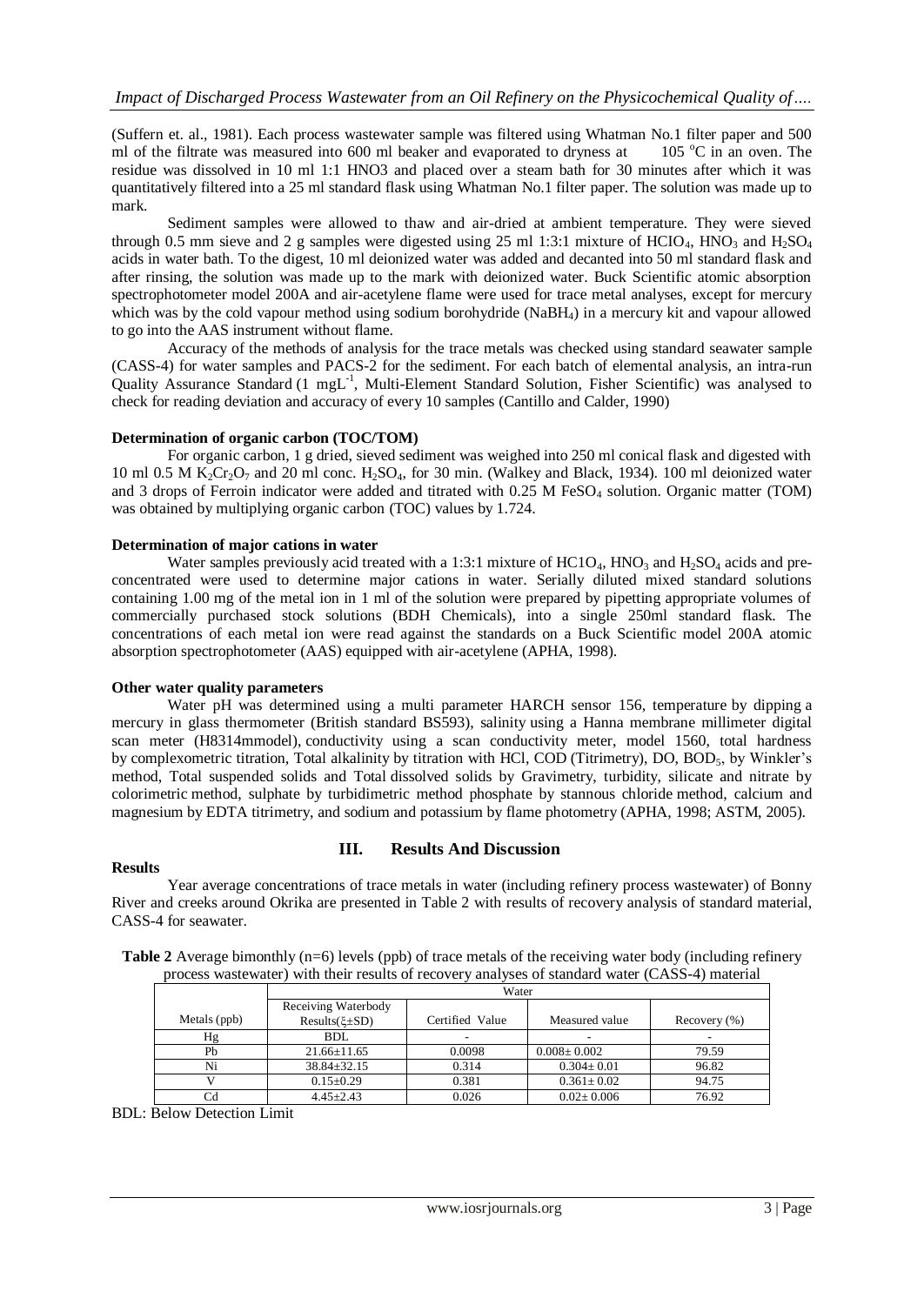Mercury was below detection limit in the water sample. Results of recovery analysis using Standard Material CASS-4 (seawater) for the trace metals were as follows: cadmium (76.92%), lead (79.59 %), nickel (96.82 %), and vanadium (94.75 %). These could be considered favourable for trace metals analysis in water.

The mean levels of trace metals (ppb) in the refinery process wastewater are also compared with effluent/wastewater limitation guidelines for petroleum refineries and other categories of industrial wastes in Nigeria and this is presented in Table 3.

**Table 3** Trace metal levels (ppb) in refinery process wastewater compared with effluent (wastewater) limitation guidelines in Nigeria (NESREA, 2009)

| Metal | Mean levels of trace metals in refinery | Effluent/wastewater limitation guideline for petroleum |
|-------|-----------------------------------------|--------------------------------------------------------|
|       | process wastewater                      | refinery and other categories of industries in Nigeria |
| Hg    | <b>BDL</b>                              | 50                                                     |
| Pb    | $5.90 \pm 6.04$                         | <50                                                    |
| Ni    | $86.95 \pm 110.39$                      | < 1000                                                 |
|       | $0.13 \pm 0.21$                         |                                                        |
|       | $2.29 + 2.37$                           |                                                        |

Mercury was also not detectable, but the detectable levels of lead, nickel, vanadium and cadmium were quite below limits set for petroleum and allied wastes in Nigeria. However, the presence of Pb, Ni, V and Cd in the process wastewater or absence at sometime, is an indication that the process wastewater quality, quantity and composition may change with changing logistics during the routine shifts run by the refinery (UNEP, 1992)

Year average concentrations of trace metals in sediment (including that of refinery process wastewater discharge channel) are presented in Table 4 with results of recovery analysis of standard material, PACS-2 for sediment.

| <b>Table 4</b> Average bimonthly $(n=6)$ levels (ppm) of trace metals in sediment of the receiving water body with |  |
|--------------------------------------------------------------------------------------------------------------------|--|
| their results of recovery analysis of standard sediment (PACS-2) material                                          |  |

| Metals (ppm)       | Sediment                        |                 |                  |                  |  |  |  |  |
|--------------------|---------------------------------|-----------------|------------------|------------------|--|--|--|--|
|                    | Receiving Waterbody             |                 |                  |                  |  |  |  |  |
|                    | Sediment Results $(\xi \pm SD)$ | Certified Value | Measured value   | Recovery $(\% )$ |  |  |  |  |
| Hg                 | $0.273 \pm 0.016$               | 90.7            | $86.3 \pm 4.40$  | 94.38            |  |  |  |  |
| Pb                 | $23.218 \pm 13.427$             | 183             | $174+9.00$       | 95.08            |  |  |  |  |
|                    | $(4.210)$ **/(40.104)***        |                 |                  |                  |  |  |  |  |
| Ni                 | 57.194±16.929 (51.871)**/       | 39.5            | $37.4 + 2.1$     | 94.68            |  |  |  |  |
|                    | $(63.125)$ ***                  |                 |                  |                  |  |  |  |  |
| $V^*$              | 0.060                           | 364             | $340 \pm 24$     | 93.41            |  |  |  |  |
| $Cd*$              | 0.130                           | 1.000           | $0.770 \pm 0.13$ | 87               |  |  |  |  |
| Organic Matter (%) |                                 |                 |                  |                  |  |  |  |  |
| TOC.               | $1.135 \pm 0.401$               |                 |                  |                  |  |  |  |  |
| TOM                | $1.99 \pm 0.703$                |                 |                  |                  |  |  |  |  |

TOC: Total Organic Carbon; TOM: Total Organic Matter; \*: Only Detectable Values

( )\*\* Values obtained from the Refinery Discharge Channel (Process Wastewater)

( )\*\*\* Values at sample location 10 (Oba Ama Creek)

The estimated values of trace metals (ppm, dry weight) and organic matter (%) in the year were as follows: Hg (0.273  $\pm$  0.016); Pb (23.218  $\pm$  13.427); Ni (57.194  $\pm$  16.929); TOC (1.135  $\pm$  0.401) and TOM  $(1.990 \pm 0.703)$ . V and Cd only showed detectable values representing 21.67 % and 31.67 % respectively. Results of recovery analysis using Standard Material PACS-2 (sediment) for the trace metals were as follows: cadmium (87%), lead (95.08 %), nickel (94.68 %), and vanadium (93.41 %). These are also favourable for trace metals analysis in sediment.

Year average concentrations of physicochemical parameters in water (including refinery process wastewater) of the receiving water body are presented in Table 5.

| <b>Table 5</b> Average bimonthly (n=6) levels of physicochemical parameters of the receiving water body (including |  |
|--------------------------------------------------------------------------------------------------------------------|--|
| refinery process wastewater)                                                                                       |  |

| S/N | Parameter                 | . .<br>≿±SD            | S/N | Parameter           | $\&\pm SD$               |
|-----|---------------------------|------------------------|-----|---------------------|--------------------------|
|     | pН                        | $7.45 \pm 0.31$        | 11  | $TSS$ (mg/L)        | $9.5 \pm 15.6$           |
|     | Temperature $(^{\circ}C)$ | $27.2 \pm 0.40$        | 12  | Turbidity (NTU)     | $5.0 \pm 11.9$           |
|     | $TDS$ (mg/L)              | $26,630 \pm 10,573.9$  | 13  | Silicates $(mg/L)$  | $2.433 \pm 0.801$        |
|     | Salinity (mg/L)           | $13,295.4 \pm 5,263.8$ | 14  | $NO3$ (mg/L)        | $0.863 \pm 0.501$        |
|     | Conductivity              | 51,184.8±20,274.9      | 15  | $SO_4^{2-}$ (mg/L)  | $22.4 \pm 3.4$           |
| 6   | <b>Total Hardness</b>     | 137.80+49.74           | 16  | $PO_4^{3}$ (mg/L)   | $0.392 \pm 0.151$        |
|     | $(Ca + Mg)$ -mg/L         |                        |     |                     | $(2.260 \text{ mg/L})^*$ |
|     | Total Alkalinity (mg/L)   | $94.3 \pm 25.4$        | 17  | $Ca^{2+}$<br>(mg/L) | $48.49 \pm 18.31$        |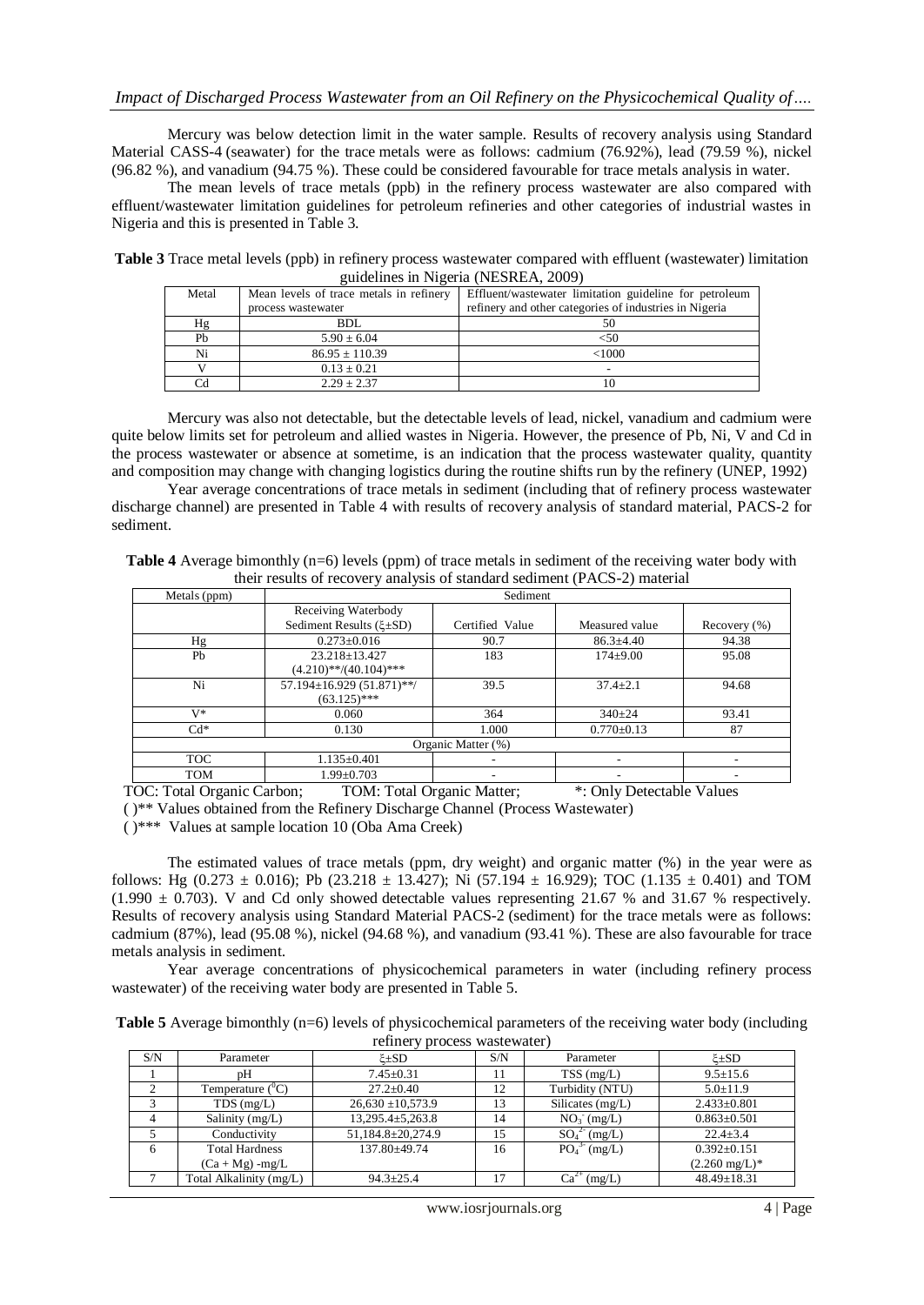*Impact of Discharged Process Wastewater from an Oil Refinery on the Physicochemical Quality of….*

|    | $BOD_5$ (mg/L) | $36.4 \pm 16.7$ | 18 | $Mg^2$<br>(mg/L)  | $4.062 \pm 1.022$  |
|----|----------------|-----------------|----|-------------------|--------------------|
|    | $COD$ (mg/L)   | $44.4 \pm 22.8$ | 19 | $Na+$<br>(mg/L)   | $12.123 \pm 1.022$ |
| 10 | DO(mg/L)       | $3.73 \pm 0.29$ | 20 | T<br>(mg/L)<br>n. | $9.480 \pm 2.463$  |

( )\*: Value obtained from the Refinery Process Wastewater

The detectable values of physicochemical parameters in water as well as those in the process wastewater from refinery also revealed appreciable levels. Along the line however, with distance increasing, the pattern followed the point and diffuse sources of waste discharge. }}

#### **IV. Discussion**

The sediment trace metals investigated recorded low concentrations. Average percentage organic matter was about 3.32 %. This is considered low, and is implicated for the generally low levels of the trace metals in the sediment, since organic matter content of river sediment has been shown in literature to be an important factor in determining the extent of sorption (Karickhoff et. al., 1979; Means et. al., 1980; Voice and Weber, 1983). Low organic matter content is also attributable to low pH. Table 6 shows that all metal levels fall within classes 1 and 2 which is excellent to acceptable in spite of heavy loadings from human and sundry sources. This is in agreement with the findings of Marcus et. al. (2013) in a similar study of Bonny River and creeks around Okrika.

**Table 6** Levels of trace metals (ppm, dry weight) in sediment of the receiving water body compared with Netherlands's class limits for sediment with organic matter content <10% (EWA, 2005).

|       | Class limits in Netherlands |         |                          |              |         |  |  |  |  |  |
|-------|-----------------------------|---------|--------------------------|--------------|---------|--|--|--|--|--|
| Metal | Receiving                   | Class 1 | Class 2                  | Class 3      | Class 4 |  |  |  |  |  |
|       | Waterbody sediment          |         |                          |              |         |  |  |  |  |  |
| Ηg    | 0.273                       | < 0.5   | $0.5 - 1.5$              | $1.5 - < 10$ | >10     |  |  |  |  |  |
| Pb    | 23.218                      | < 530   |                          |              | >530    |  |  |  |  |  |
| Ni    | 57.194                      | $<$ 35  | $35 - 50$                | $45 - 210$   | >210    |  |  |  |  |  |
|       | 0.060                       |         | $\overline{\phantom{0}}$ |              | -       |  |  |  |  |  |
| Сd    | 0.130                       |         | $2 - 5$                  | $7.5 - > 12$ |         |  |  |  |  |  |

Notes: Class 1= Excellent; class 2 = Acceptable; class 3 = slightly polluted; class 4 = polluted

 However, since the percentage organic matter is <10 %, the results in this study from Table 6 show that the sediment of Bonny River and creeks around Okrika should be of concern with regard to nickel which falls within the slightly polluted class (EWA, 2005). Laboratory studies have shown from environment quality standard (EQS) that nickel has little capacity for accumulation in all the fish studied in salt water in the UK. In uncontaminated water, the range of concentration reported in whole fish (on a wet weight basis) ranged from 0.02 to 2 mgkg<sup>-1</sup>. These values as reported by Hunt and Hedgecott (1992) could be up to 10 times higher in fish from contaminated waters such the waterbody investigated.

 Table 7 compares Effluent/wastewater limitation guidelines for petroleum refinery and other categories of industries in Nigeria for discharge into surface water  $\langle$  <40  $\rm{^0C}$  within 15 meters of outfall), concentrations of trace metals and physicochemical parameters of the receiving water body, results of Port Harcourt refinery process wastewater analysis, and available data on refinery effluent/wastewater characteristics before and after treatment at the time of the study. The effluent/wastewater characteristic data are means (average values) of several of samples collected and analysed over a period of seven months at the same time this research was carried out.

**Table 7** Concentrations of some available physicochemical parameters in Port Harcourt Refinery process wastewater, (mgL<sup>-1</sup>), except pH, conductivity and turbidity; trace metals (ppb) before and after treatment; results of analysis of the receiving waterbody, and effluent/wastewater limitation guidelines

|                              |        |                 | ັ               | <u>.</u>        |              |                        |                                  |
|------------------------------|--------|-----------------|-----------------|-----------------|--------------|------------------------|----------------------------------|
|                              |        |                 |                 |                 |              |                        | Effluent/wastewater              |
|                              |        |                 |                 |                 |              |                        | limitation guidelines for        |
|                              |        |                 |                 |                 |              |                        | petroleum refinery and           |
|                              |        |                 |                 |                 |              |                        | other categories of              |
|                              |        |                 |                 |                 |              |                        | industries in Nigeria for        |
|                              |        |                 |                 |                 | Effluen/wast |                        | discharge into surface           |
|                              |        |                 |                 |                 | ewater from  | Receiving waterbody    | water $(<10^{9}C \text{ within}$ |
| Parameters                   | $WW_1$ | WW <sub>2</sub> | WW <sub>3</sub> | WW <sub>4</sub> | PHRC         | Results $(\xi \pm SD)$ | 15 meters of outfall)            |
| pΗ                           | 7.93   | 8.3             | 6.03            | 8.47            | 6.87         | $7.45 \pm 0.31$        | $6-9$                            |
| Temperature                  |        |                 |                 |                 |              | $27.2 \pm 0.40$        |                                  |
| Conductivity ( $uscm^{-1}$ ) | 1179.3 | 1146            | 774             | 995.2           | 631.3        | 51,184.8±20,274.9      |                                  |
| <b>Total Hardness</b>        |        |                 |                 |                 |              | 137.80±49.74           |                                  |
| $(Ca + Mg)$                  |        |                 |                 |                 |              |                        |                                  |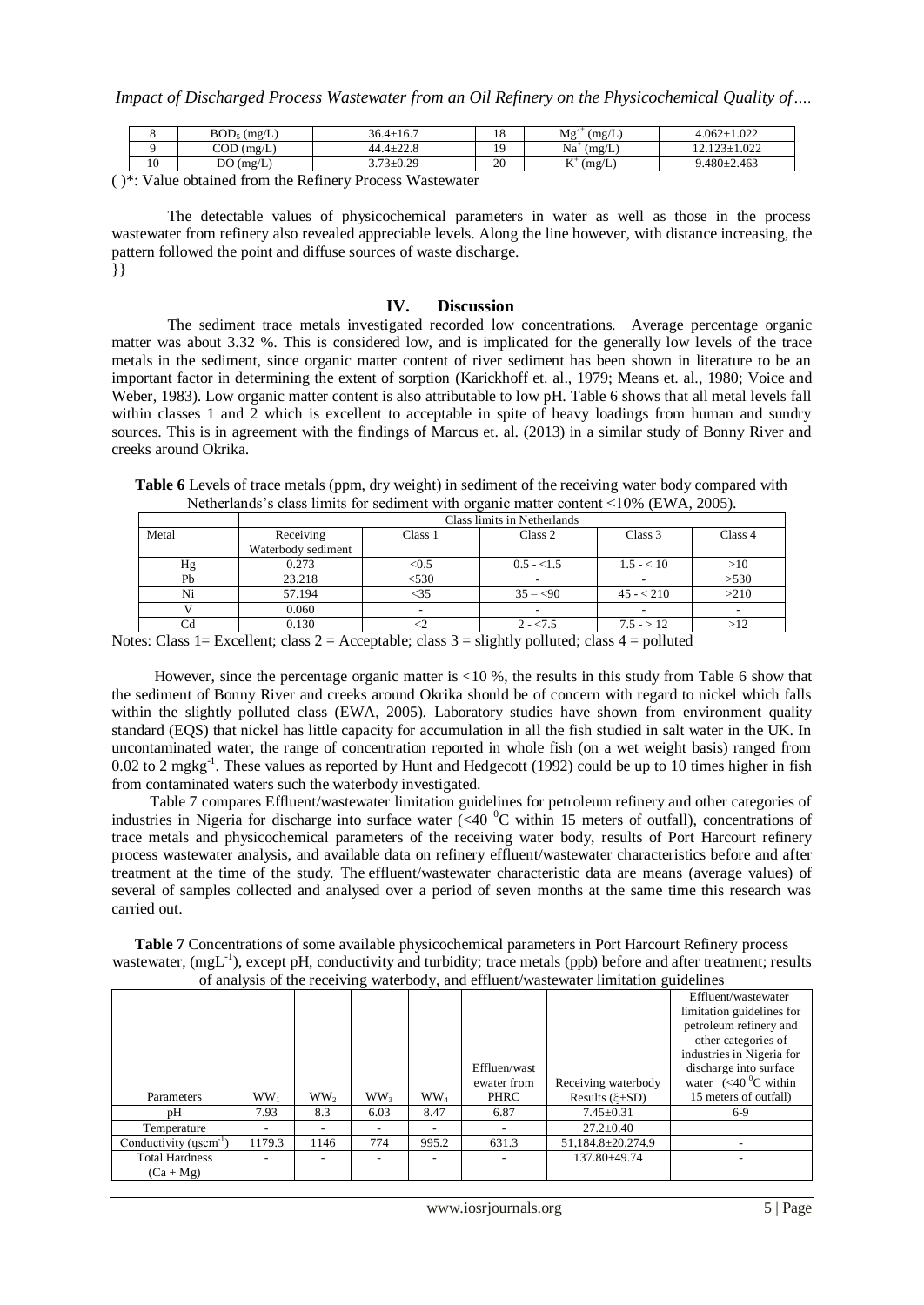*Impact of Discharged Process Wastewater from an Oil Refinery on the Physicochemical Quality of….*

| <b>Total Alkalinity</b>        | $\overline{a}$           | $\overline{\phantom{a}}$ | ٠                        | $\overline{a}$           | $\overline{a}$           | $94.3 \pm 25.4$          | $\overline{a}$           |
|--------------------------------|--------------------------|--------------------------|--------------------------|--------------------------|--------------------------|--------------------------|--------------------------|
| BOD <sub>5</sub>               | 75.3                     | 216                      | 22.08                    | 5.28                     | 56.4                     | $36.4 \pm 16.7$          | 30                       |
| COD                            | 155.3                    | 232.1                    | 26.68                    | 91.76                    | 70.0                     | $44.4 + 22.8$            | $\overline{\phantom{a}}$ |
| DO                             | 1.00                     | 2.00                     | 1.00                     | 0.75                     | 3.32                     | $3.73 \pm 0.29$          | $\overline{\phantom{a}}$ |
| Turbidity (NTU)                | 15                       | 18                       | 12                       | 16                       | 13.0                     | $5.0 \pm 11.9$           | $\overline{\phantom{a}}$ |
| <b>Silicates</b>               | L,                       | $\overline{\phantom{a}}$ | ÷,                       | ٠                        | $\sim$                   | $2.433 \pm 0.801$        | $\sim$                   |
| Nitrate $(NO3)$                | 1.53                     | 1.91                     | 1.64                     | 0.754                    | 0.004                    | $0.863 \pm 0.501$        | 20                       |
| Phosphate $(PO43)$             | 1.11                     | 15.4                     | 6.81                     | 6.21                     | 2.260                    | $0.392 \pm 0.151$        | 5.0                      |
| Salinity                       | 19.52                    | 18.62                    | 16.92                    | 13.1                     | 180.0                    | $13,295.4 \pm 5,263.8$   | $\blacksquare$           |
| <b>TSS</b>                     | 25                       | 30                       | 15                       | 20                       | 12.1                     | $9.5 \pm 15.6$           | 30                       |
| Phenols                        | 90                       | 69.112                   | 1.84                     | 11.60                    | $\overline{\phantom{a}}$ |                          | 0.2                      |
| Oil and grease                 | 26.42                    | 12.48                    | 4.27                     | 7.52                     | $\sim$                   |                          | 10                       |
| Sulphate $(SO_4^2)$            | 13.91                    | 30.31                    | 39.08                    | 30.74                    | 13.9                     | $22.4 \pm 3.4$           | 500                      |
| <b>TDS</b>                     | 383.6                    | 335.4                    | 209.23                   | 390.6                    | 359.2                    | $26,630 \pm 10,573.9$    | 2000                     |
| Calcium $(\overline{Ca^{2+}})$ | $\overline{a}$           | $\overline{\phantom{a}}$ | L,                       | $\overline{\phantom{a}}$ | $\overline{\phantom{a}}$ | $48.49 \pm 18.31$        | 200                      |
| Magnesium $(Mg^{2+})$          | L,                       | $\overline{\phantom{a}}$ | ÷,                       | $\overline{\phantom{a}}$ | ٠                        | $4.062+1.022$            | 200                      |
| Sodium $(Na^+)$                | $\overline{\phantom{a}}$ | $\overline{\phantom{a}}$ | $\overline{\phantom{a}}$ | $\overline{\phantom{a}}$ | $\blacksquare$           | $12.123 \pm 1.022$       | $\blacksquare$           |
| Potassium $(K^+)$              | ÷,                       | $\overline{\phantom{a}}$ | $\overline{\phantom{a}}$ | $\overline{\phantom{a}}$ | $\overline{\phantom{a}}$ | $9.480 \pm 2.463$        | $\overline{\phantom{a}}$ |
| $\text{Zinc}(\text{Zn})$       | 0.186                    | 0.187                    | 0.11                     | 0.11                     | $\overline{\phantom{a}}$ | $\overline{\phantom{0}}$ | 0.1                      |
| Iron $(Fe)$                    | 0.214                    | 0.297                    | 0.203                    | 0.241                    | $\overline{\phantom{0}}$ | ٠                        | 20                       |
| Copper (Cu)                    | < 0.001                  | < 0.001                  | < 0.001                  | < 0.001                  | $\overline{\phantom{a}}$ | $\overline{\phantom{0}}$ | $\langle i.0$            |
| Ammonia (N)                    | 22.35                    | 26.01                    | 13.52                    | 8.52                     | $\overline{\phantom{a}}$ | $\overline{\phantom{0}}$ | 0.01                     |
| Sulphide                       | < 0.01                   | < 0.01                   | < 0.01                   | < 0.01                   | $\overline{\phantom{a}}$ | $\overline{\phantom{0}}$ | 0.2                      |
| Cyanide                        | < 0.01                   | < 0.01                   | < 0.01                   | < 0.01                   |                          | $\overline{\phantom{0}}$ | 0.1                      |
| Chromium (Cr)                  | $\Omega$                 | $\Omega$                 | $\Omega$                 | $\mathbf{0}$             |                          |                          | < 0.1                    |

WW1: Process wastewater, WW2: Raw wastewater, WW3: Treated wastewater, WW4: Observation pond wastewater.

Untreated refinery effluents generated by the refinery include the process wastewater  $(WW_1)$  derived from the refining process, and the raw wastewater (WW<sub>2</sub>) which is a combination of WW<sub>1</sub> and sewage that is channeled to the rotary bio-disk for treatment. The treated effluents include treated wastewater (WW<sub>3</sub>) which is refinery effluent/wastewater that has undergone both chemical and biological treatment to eliminate or reduce waste contents to acceptable levels, and the observation pond wastewater (WW<sub>4</sub>) which is a combination of treated wastewater and non-processed wastewater stream, and is likely to have both acute and chronic effects on the marine organisms, especially the bottom feeders within the impacted areas.

One on one interview with local fishermen revealed with physical evidence that the area around the point of discharge of the process wastewater is devoid of fishes and hence fishing as well as recreational activities (such as swimming, canoe race, etc) that hitherto characterized the area are not carried out there anymore for fear of being exposed to health risk. Unpublished data also show a dramatic reduction in the number of viable microorganisms found in both water and sediment at the point of impact. This has resulted in the absence of sediment and filter feeders like periwinkles and oysters respectively that are used to prepare local delicacies by the indigenes.

The data in the table 7 comprehensively tell where and what concentration is highest or lowest for each of the parameters in relation to what has been obtained in this study and what the process wastewater limitation guidelines should be. The guidelines were taken from the National Environmental Standards and Regulation Enforcement Agency (2009). However, lead, nickel which relate to this study were not detected, detection limit being  $\lt 0.001$  mgL<sup>-1</sup> in the refinery wastewater before and after treatment as at the time the data in table 7 was filed. It is observed however, from the values of other pollution indicators such as DO, BOD, turbidity, phosphate, salinity and TDS in this study that, the water quality at the point of the process wastewater discharge and beyond may be considered to have been influenced by an improperly treated type process wastewater that was in need of further treatment action in order to reduce the contaminant concentrations to acceptable levels.

The level of the metals in the receiving water body (Bonny River and creeks around Okrika) are generally low (Table 2), and this may be attributable in part to self purification capacity of the system (EPA, 1976), and also, to its brackish condition occasioned probably by salt water intrusions from sea water which may increases the volatilities of many elements that could promote analyte loss during the pyrolysis step (Haavard, 2003). The levels of Pb and Cd however, slightly exceeded US EPA limits (<1.0-7.0) ppb for Pb and <0.2-2.8 ppb) for marine/brackish and freshwater for marine/brackish and freshwater (USA EPA, 2000).

Results of the trace metals in refinery process wastewater were: Pb (5.90  $\pm$  6.04), Ni (86.95  $\pm$  110.39), V (0.13  $\pm$  0.21) and Cd (2.29  $\pm$  2.37). The Effluent/wastewater limitation guideline for petroleum refinery and other categories of industries in Nigeria (NESREA, 2009) stipulates <50ppb for Pb, <1000 ppb for Ni and 10ppb for Cd. The detectable levels of lead, nickel, vanadium and cadmium were quite below limits set for petroleum and allied industrial wastes in Nigeria.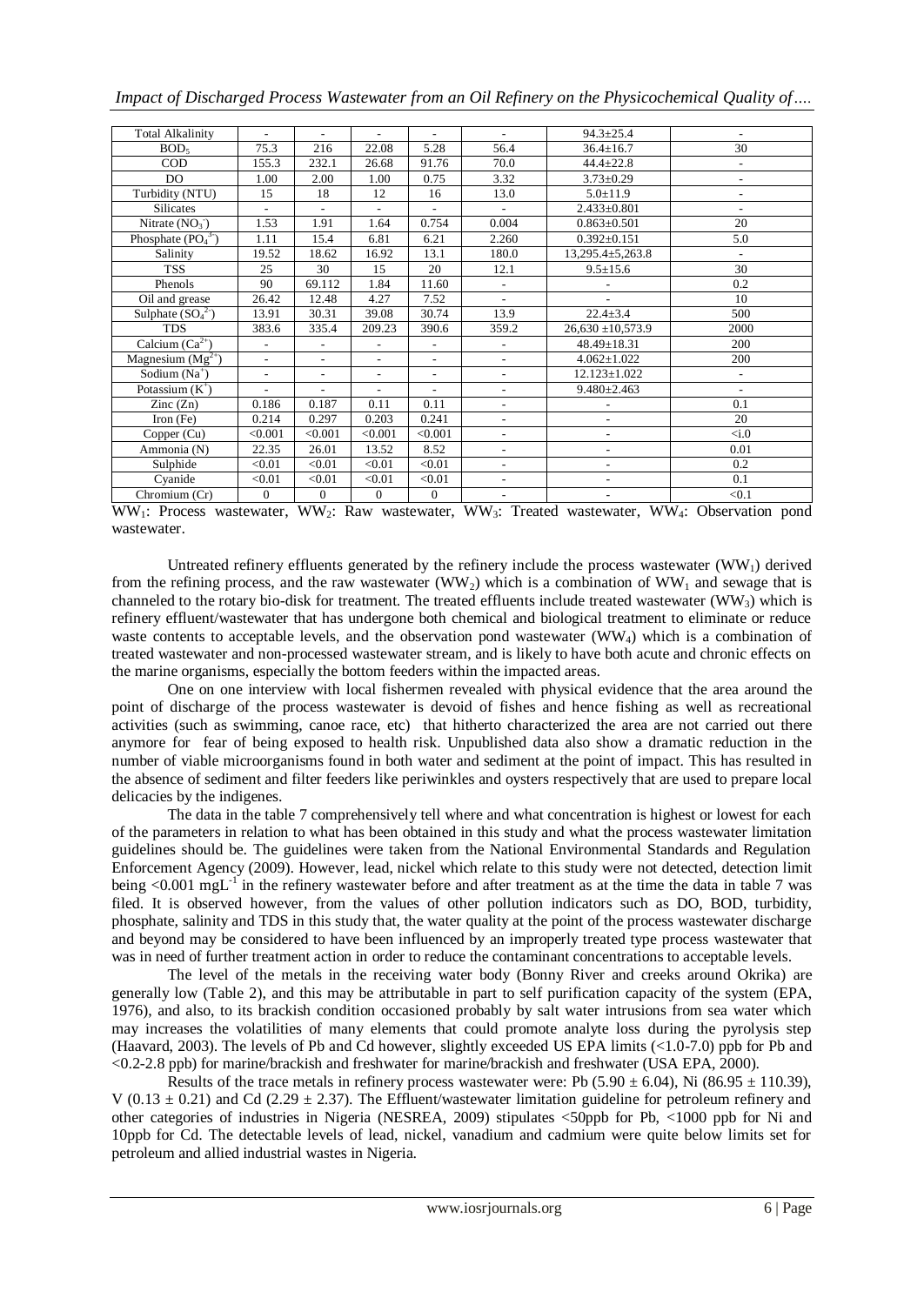The levels of Ni and Pb are appreciable both in the process wastewater discharge channel sediment and those of other sampling stations. The pattern is in line with point and diffuse sources of waste discharge whereby concentration of pollutants in the receiving water bodies is initially high, decreasing as the distance from the point source increases for some of the locations within the Ekerekana creeks (DPR, 2002). Superimposed on this however, is an inverse relationship with an irregular pattern where even location ten at Oba Ama, which is farthest at a distance of about 4317.50 m, recorded the values, 40.104 ppm for lead and 63.125 ppm for nickel, which formed part of their mean values of 23.218±13.427 and 57.194±16.929 respectively (Table 4). This, again, suggests that these metals may have had their way into the sediment by activities other than those of the refinery that may be considered diffuse.

Temperature and dissolved oxygen play vital roles in the rate of chemical reaction and the nature of biological activities, thus governing the assimilative capacity of aquatic systems. Year average temperature in the present study was about 27<sup>°</sup>C, while, the upper limit for survival fish is 36<sup> $>o$ </sup>C. The low temperature could be attributed to over-hanging macrophytes, a dominant feature of the studied area which prevents sunlight on the water (King and Nkanta, 1991).

Average DO was 3.73 mg/L. This condition does not suggest pollution considering the fact that in worst conditions such as in warm water conditions, DO concentrations range from 4-1 mg/L (MPMMG, 1998). Fish needs at least 2 mg/L DO concentration to survive (Barnes et. al., 1998). In waters where there is little mixing and in organically enriched systems, depletion of dissolved oxygen typically occurs in the bottom layer because there is little or no photosynthetic activities or little or no mixing with oxygen– rich surface layer. This may lead to reducing conditions which can remobilize trace metals (Forstner and Wittman, 1979). However, average value of 3.73 mg/L for DO in this study shows much depletion may have occurred, caused by oxygen consuming chemicals from the refinery with BOD and COD levels being 36.4 ppm and 44.4 ppm respectively.

The levels of BOD5 and COD are quite considerable and could be ascribed to organic contamination entering the system from municipal and industrial effluents due to urban life and many industrial establishments. These organic materials eventually get broken down by bacteria, which require oxygen for the decomposition process, leading to depletion of DO, hence the low DO content of the water. This conforms to reports by Quinby-Hunt et. al. (1986) that a low DO indicates a high COD and BOD5 values.

Water hardness, alkalinity, pH (associated with buffering capacity) and nutrients such as nitrates, carbonates, and phosphates, are some of the other important chemical characteristics governing the nature and quantity of wastes in the different phases of a natural aquatic system (EPA,1976). These chemical parameters, because of synergistic and antagonist interactions together in part, determine the general physiochemical condition prevailing in the water system, and in this way, play significant roles in the distribution of pollutants such as the trace metals between the water column, sediment and organism. In Table 5, the value of phosphate, PO<sub>4</sub><sup>3</sup> (2.260 mg/L), which is particularly highest in the refinery process wastewater, implicates the Port Harcourt refinery as an important source of this anion. In estuaries and coastal waters, apart from stimulating productivity of phytoplankton along with nitrogen, in areas where primary productivity is not limited by high availability, high concentrations are associated with the effects of eutrophicaton, a like consequence of prolonged exposure. (Scott et. al., 1999).

It had also been reported of Southampton water that mussel foiling (growth of unwanted organisms in cooing water systems, a well documented source of contaminants from oil refinery operations) resulted from the contamination of phosphates, nitrates and ammonium (Reomerial, 1973)

#### **V. Conclusion**

The receiving water body and its environ of process wastewater from the Port Harcourt Refinery has been shown to result in appreciable concentrations of chemical contaminants (including trace metals) in the water and sediment. The chemical contaminants come from a direct input from industrial and domestic wastes and indirectly via tributary rivers and runoff waters. This suggests that the metals and other contaminants may have had their way into the system by activities other than those of the refinery which may be considered diffuse. The long term impact of refinery process wastewater amidst other activities in the studied area is not really known, it is believed however, that the complex combination of toxic substances that are simultaneously present in refinery wastes may act synergistically and therefore impose a higher toxicity burden on the entire ecosystem than may be predicted in laboratory studies on individual toxicants (Mizell and Romig, 1997).

#### **References**

- [1]. APHA (1975) American Public Health Authority Standard methods 14<sup>th</sup> edition. Assoc. Wat. Poll. Fed. (APHA-AWWA-WPCF). Washington D.C USA.
- [2]. APHA (1998) Standard methods for the examination of water and wastewater 20<sup>th</sup> edition. American Public Health Association, American Water Works Association and Water Environment Federation (APHA-AWWA-WEF), Published by the American Public Health Association, Washington D.C.
- [3]. ASTM (2005) Annual book for ASTM standards. American Society for Testing Materials, p.285.